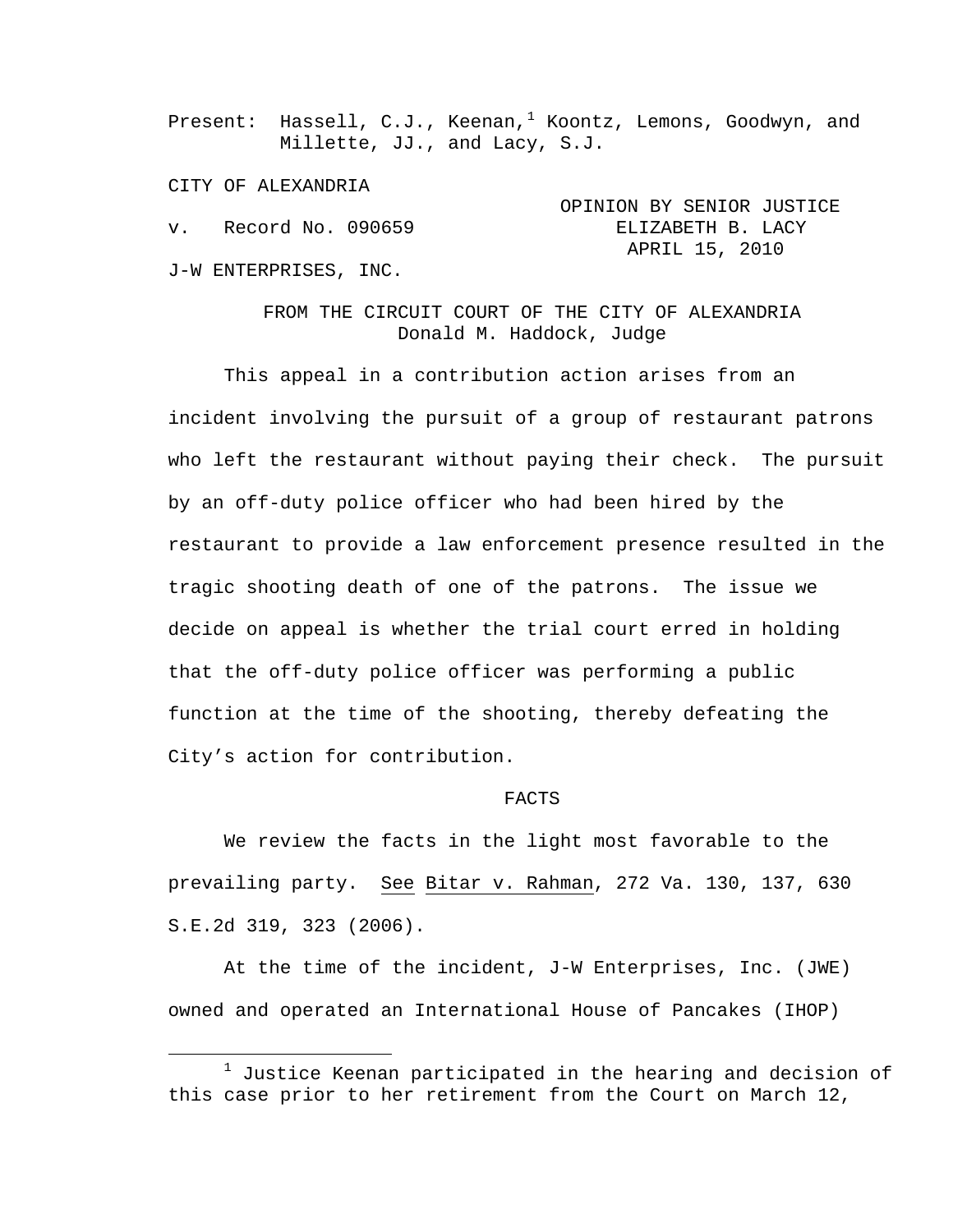restaurant in the City of Alexandria (the City). Carl Frederick Stowe, Jr. was employed as a police officer with the City of Alexandria Police Department (the Department) and also worked as an off-duty police officer for JWE at the IHOP restaurant.

Stowe's off-duty work was treated by the Department as an "extra-duty detail" or secondary employment of an officer organized and approved by the Department, which required that the officers be in full police uniform. Stowe had been working as an off-duty officer at the IHOP restaurant for approximately ten years at the time of the incident at issue in this case.

IHOP paid Stowe and the other officers who worked the detail an hourly rate, which was, along with the other conditions of their employment, governed by the Alexandria Police Extra Duty Employment Agreement (the Agreement) between the City and JWE. The Agreement provided specifically that "[a]ll detail officers are to enforce all state and local laws on [IHOP's] property. Officers will also provide a law enforcement presence in the store." All extra-duty details were subject to approval by the Chief of Police, along with the schedules and the officers to be assigned. IHOP was not able to select the officers that worked the detail, and could not act directly to reprimand or replace an officer, but could communicate any concern to the detail coordinator. Department

2010.

i<br>Li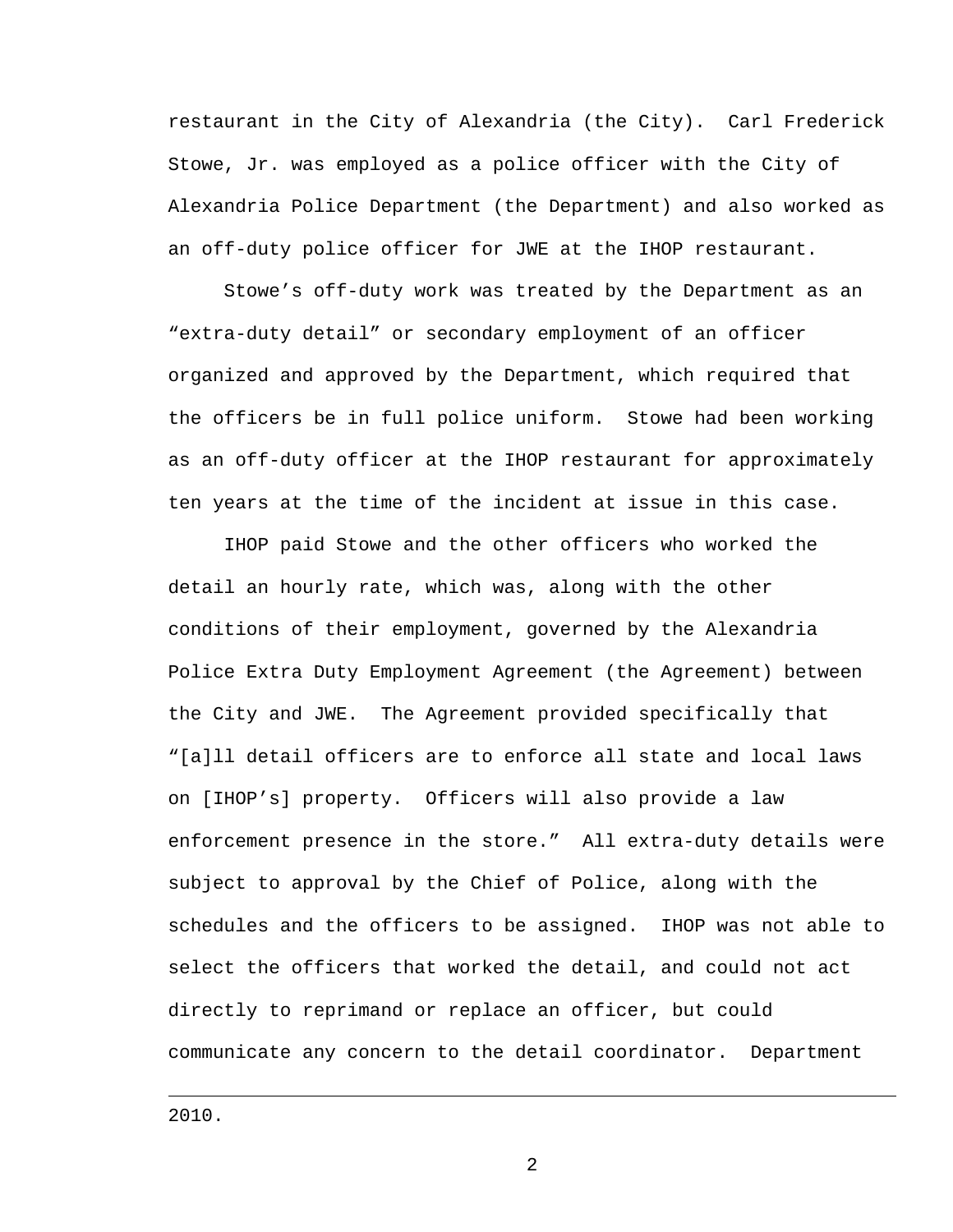directives stated that an officer could "engage in extra-duty employment only when the [officer's] full police powers are in effect."

IHOP management, consistent with the terms of the agreement, directed the officers to remain inside the restaurant to provide a "law enforcement presence." IHOP employees customarily would notify the officers when they suspected a problem, but did not instruct the officers about performing law enforcement functions. IHOP employees did not direct the officers to collect on any unpaid bills, and left it to the officers to "determine what the best method of dealing with that crime would be," including whether to pursue a party that had not paid, though IHOP management could request that the officer not pursue such parties.

The incident at issue in this case began when an IHOP server informed Officer Stowe that the group he was serving had previously "walked out" on a bill: that is, when a patron orders, receives, (usually) consumes a meal, and then leaves the premises without paying, a class one misdemeanor. Code § 18.2- 188. The server indicated that the group had not paid, though some members of the party had left. Officer Stowe assured the server that he would "keep an eye on them." Shortly thereafter, a hostess informed Officer Stowe that the remaining two members of the dining group were leaving without paying the server or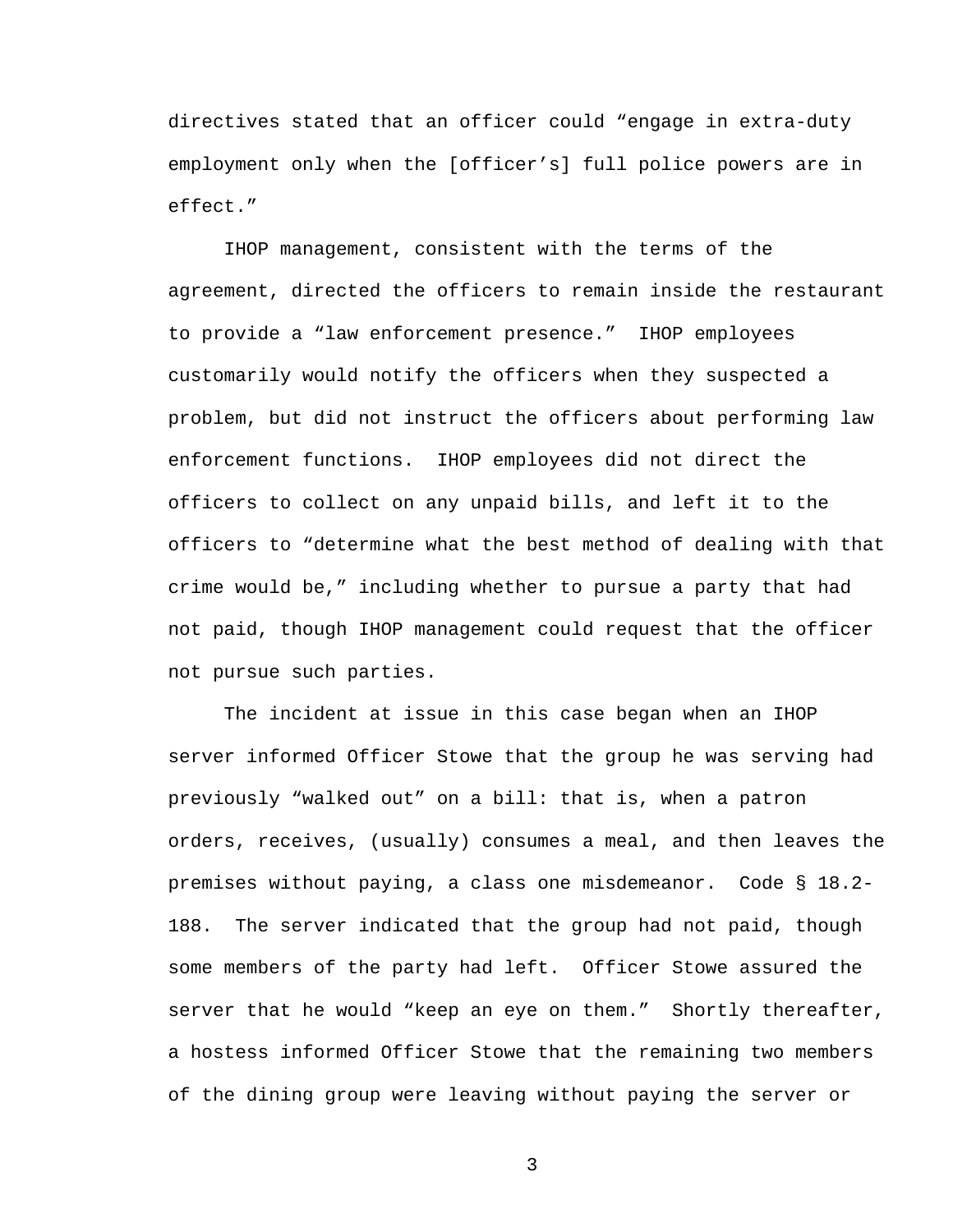stopping at the cash register to pay. Officer Stowe called out to the individuals as they were leaving. They turned, made eye contact, and fled, leading Stowe to conclude that the individuals had committed a misdemeanor "in his presence," providing "probable cause" to "make an arrest" or, at the least, obligated him "to try to obtain the [suspects'] information so that a warrant could be issued for th[e suspects] at a later time."

As the suspects left the restaurant, Officer Stowe "yelled to them again" and pursued them out of the IHOP into the parking lot. The suspects hurried to a vehicle whose engine was running, which, upon their entrance, accelerated through the parking lot and past Officer Stowe, who was motioning for the vehicle to stop. Stowe, believing the driver did not see him, proceeded across the lot and positioned himself in a lit area between the car and the lot's exit to interdict the fleeing party. As the car drove toward the exit, tires "squealing," Officer Stowe again motioned for the vehicle to stop. The driver of the vehicle again ignored the officer's direction to stop. The vehicle then veered off its course to the exit and towards Officer Stowe at a high rate of speed, causing him to believe "that the driver was trying to . . . run [him] down."

Officer Stowe, fearing for his safety, moved out of the roadway "in a semi-circle type fashion [to a place] between the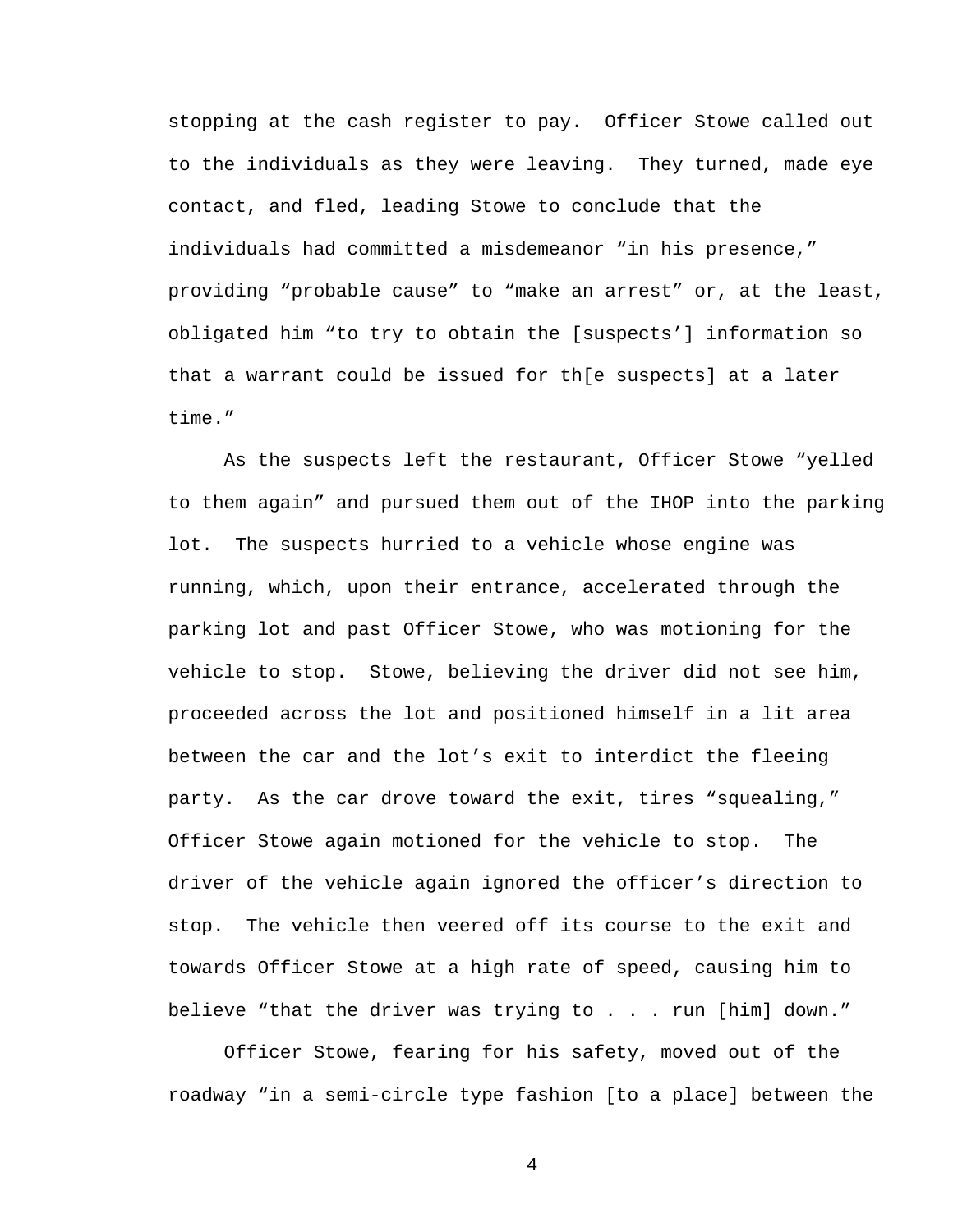parked cars that [were] immediately to [the officer's] righthand side." With the vehicle coming toward him at a high rate of speed, Officer Stowe drew his sidearm, a semi-automatic Glock Model 23, opened fire, and continued to fire as the vehicle passed his position. One of the bullets struck Aaron Brown, a passenger in the vehicle, killing him.

## PROCEEDINGS

Aaron Brown's parents, as the co-administrators of his Estate, entered into an out-of-court settlement with the City of Alexandria. Under the terms of the settlement, the City paid the Estate \$1,100,000 and the Estate released all claims against the City, JWE, the president of JWE, William Trout, and Officer Stowe. In the settlement agreement, the City also agreed to pursue a claim for contribution or indemnity against JWE and Trout and to turn over to the Estate the proceeds of any such claim.

In accord with the settlement agreement, the City filed this litigation pursuant to Code §§ 8.01-34 and 8.01-35.1 seeking contribution from JWE and Trout. $2$  In its amended complaint, the City asserted that Officer Stowe was an employee of JWE and was acting within the scope of that employment at the time he caused the fatal injury to Aaron Brown. The City

<span id="page-4-0"></span> <sup>2</sup>  $2$  The trial court granted Trout's motion to strike him as a defendant and that ruling is not before us on appeal.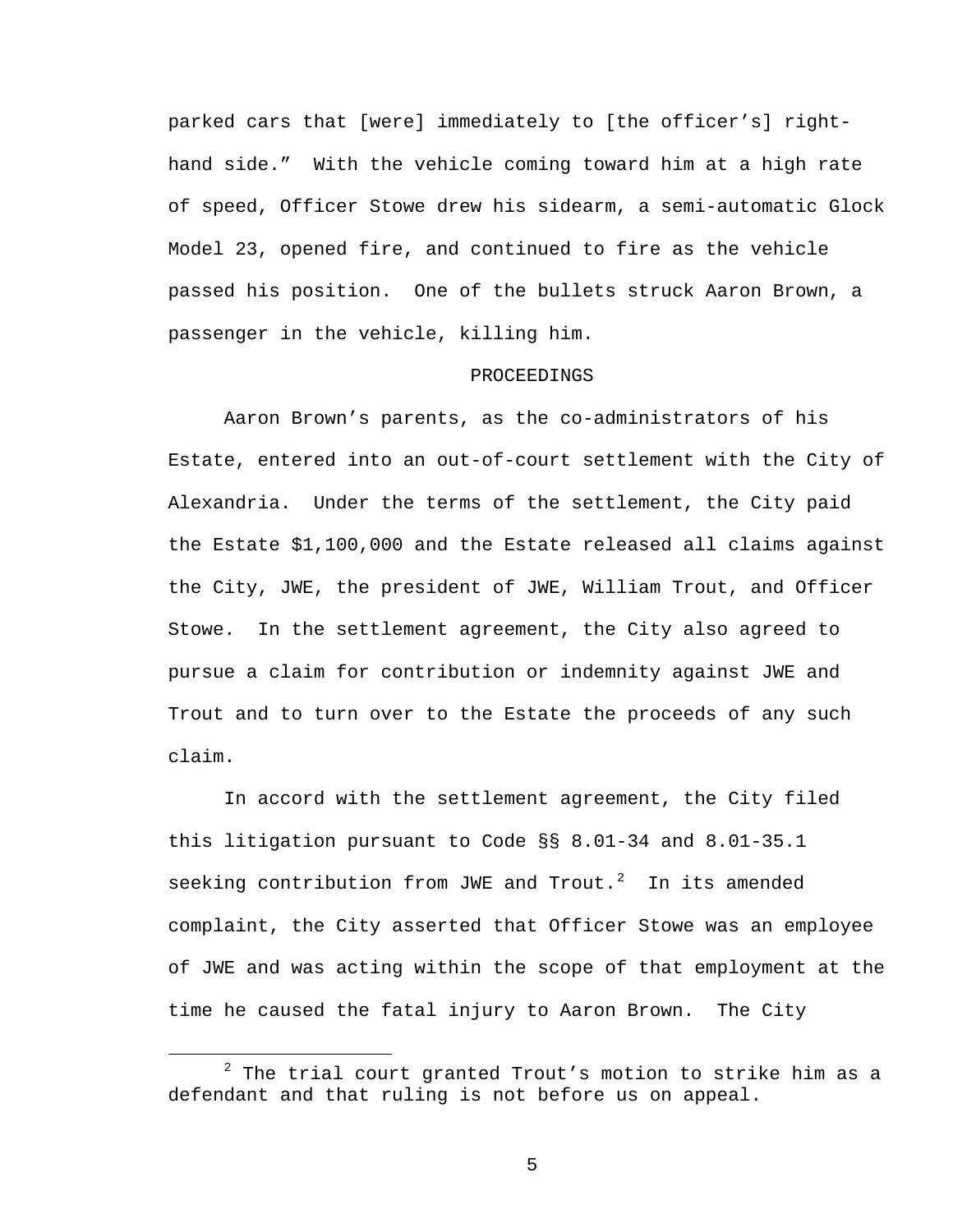further admitted for purposes of the litigation that it was a joint tortfeasor, asserted the settlement was reasonable, and sought recovery of one-half of the settlement amount paid to the Estate.

During the three-day bench trial, Officer Stowe testified that he understood his job description as requiring that he "be visible to deter walk-outs, disorderly customers, turf fights. And if a patron would leave the IHOP without paying, we would stop that individual to see if they could pay their bill," an understanding that had been communicated to him by other officers, and reiterated by managers of the IHOP. Officer Stowe did not personally collect unpaid monies from patrons. Officer Stowe testified that IHOP provided no equipment or training and could not override Department directives regarding what apparel would be worn, or whether the officers would be armed.

Officer Stowe testified that the purpose of his actions during the event in issue, from calling out to the individuals who were leaving to pursuing them into the parking lot, was to "stop them and to have them take care of the tab." Officer Stowe testified that he was attempting to obtain that information when he pursued the individuals, that he was utilizing his discretion as to the appropriate response, i.e., proceeding according to "police training and directives," and that from the time he witnessed the group leaving the restaurant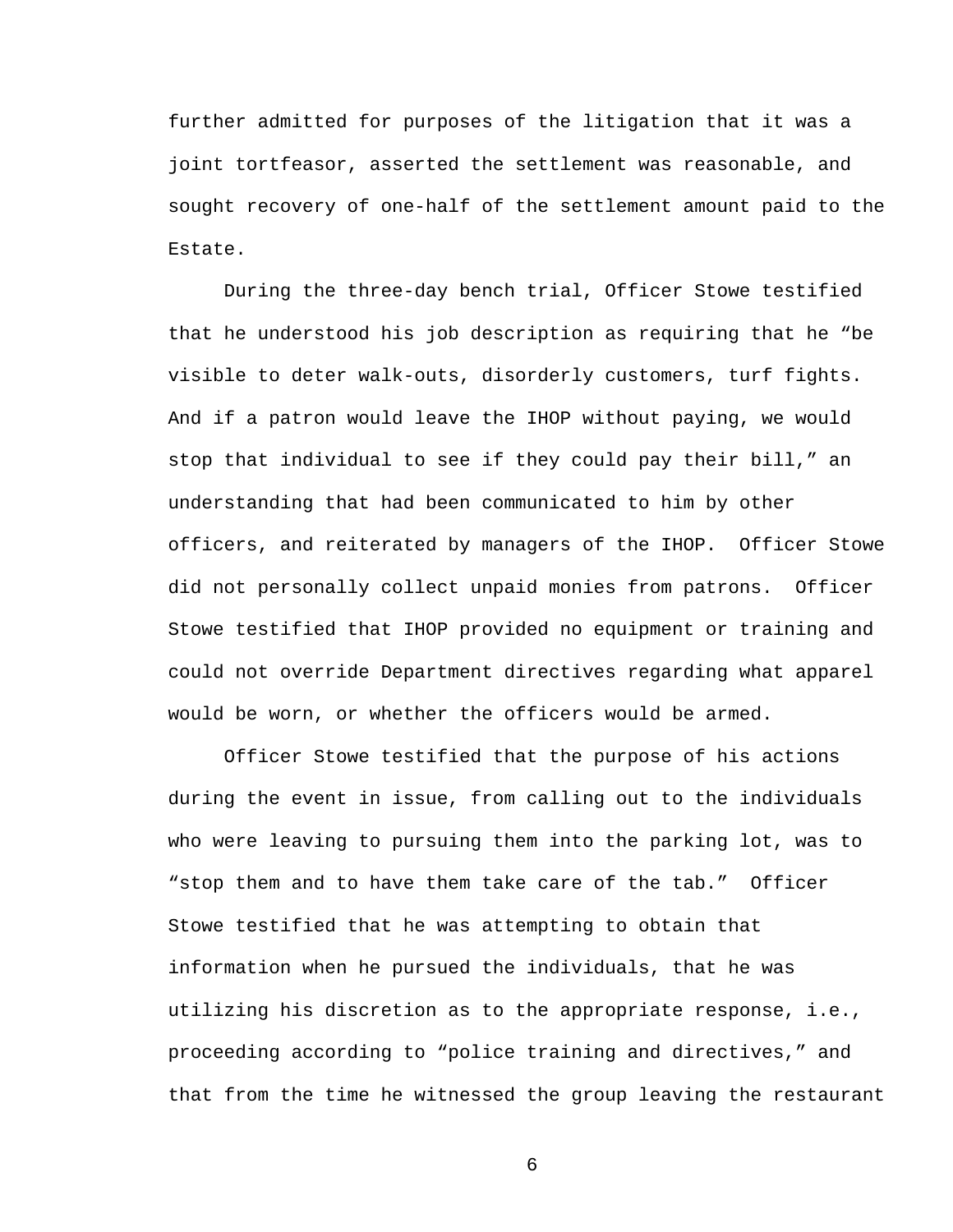without paying until the moment of the shooting he was "acting as a police officer."

Following the ore tenus hearing and argument of counsel, the trial court held that the City was not entitled to contribution from JWE on a number of alternative grounds: (1) that at the time of the shooting, Officer Stowe was "performing a police function, not a private function" for JWE; (2) that Officer Stowe was an independent contractor and not an employee of JWE; (3) that the proximate cause of Aaron Brown's death was the combined actions of the driver of the car and Officer Stowe; (4) that Officer Stowe was acting in self-defense when he shot at the oncoming car<sup>[3](#page-6-0)</sup> and therefore was not negligent; and (5) that the City was a "volunteer" when it paid the settlement to the Estate because the City was absolutely immune for actions taken in a governmental capacity. The trial court entered an order dismissing the City's amended complaint and denied its motion for reconsideration. The City filed a timely appeal to this Court.

## DISCUSSION

On appeal, the City challenges each of the alternative grounds upon which the trial court dismissed the contribution

<span id="page-6-0"></span> $3$  The City, in response to an interrogatory, admitted that Officer Stowe was acting in self-defense when he shot and killed Brown.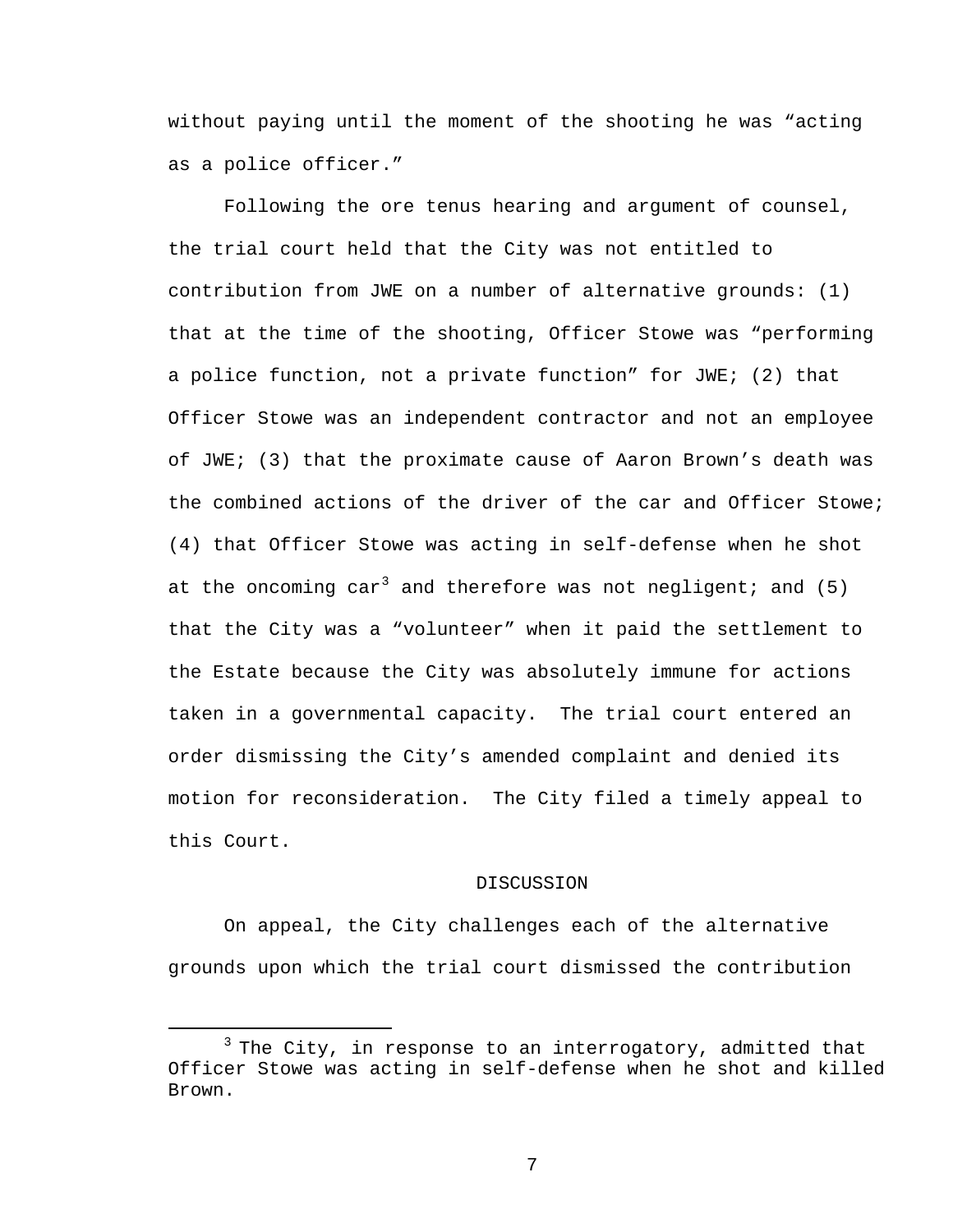action. The City first asserts that the trial court erred as a matter of law in holding that Officer Stowe was "necessarily acting solely in his public capacity" when he fired the shots that killed Aaron Brown.<sup>[4](#page-7-0)</sup> The City says this holding was error because the "uncontradicted evidence was that the officer's sole purpose in confronting the vehicle was to collect a bill for [JWE]" and argues that the trial court erroneously interpreted Virginia law by holding "that an off-duty police officer could never be acting as a dual agent at any one time."

Specifically, the City argues that the trial court "erroneously concluded that, under Virginia law, it was not possible for an off-duty police officer simultaneously to serve a municipality and a private employer." The City maintains that because of this erroneous legal conclusion, this Court should set aside the trial court's factual decision that, at the time of the shooting, Officer Stowe was acting in a public capacity and hold as a matter of law that the officer was acting either solely on behalf of JWE or was simultaneously performing both public and private duties. We disagree with the City.

i<br>Li

<span id="page-7-0"></span> $4$  Contrary to the City's statement in this assignment of error, nothing in the record indicates that the trial court found that the officer was "necessarily" acting in his public capacity, only that he was acting in his official capacity as a matter of fact.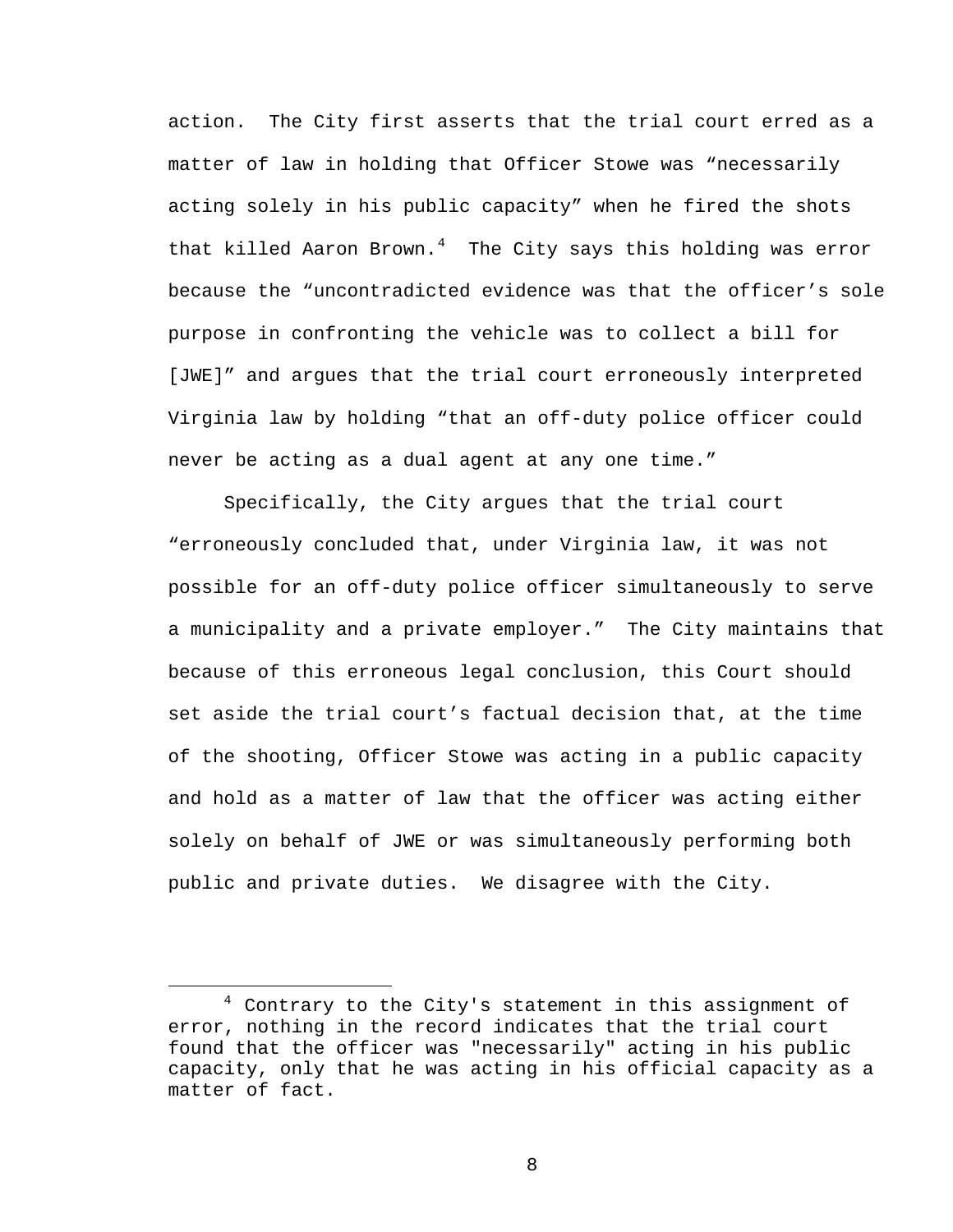For many years, private employers have employed special officers pursuant to special officer statutes, see Code § 56- 353; Norfolk & W. Ry. Co. v. Haun, 167 Va. 157, 160-62, 187 S.E. 481, 482-83 (1936), or, as in this case, cooperative agreements between police departments and private employers, pursuant to Code § 15.2-1712. Not surprisingly then, this Court has considered a number of cases involving the liability of a private company for the tortious acts of an off-duty police officer occurring while the officer was in the employ of the private company. As the City contends, this Court has acknowledged that a person who is a police officer is not precluded from also acting in the capacity of an agent or employee of a private employer. Clinchfield Coal Corp. v. Redd, 123 Va. 420, 431, 96 S.E. 836, 839 (1918). However, this Court has consistently held that, when considering tort liability, it is a factual question whether the officer was acting as an employee of the private employer or as a public officer enforcing a public duty when the wrongful conduct occurred. Id. at 431, 435, 96 S.E. at 839-40; accord Glenmar Cinestate, Inc. v. Farrell, 223 Va. 728, 735, 292 S.E.2d 366, 369-70 (1982); Norfolk Union Bus Terminal, Inc. v. Sheldon, 188 Va. 288, 294- 95, 49 S.E.2d 338, 340-41 (1948); Haun, 167 Va. at 160-61, 165, 167, 187 S.E. at 482, 484-85. We most recently reaffirmed this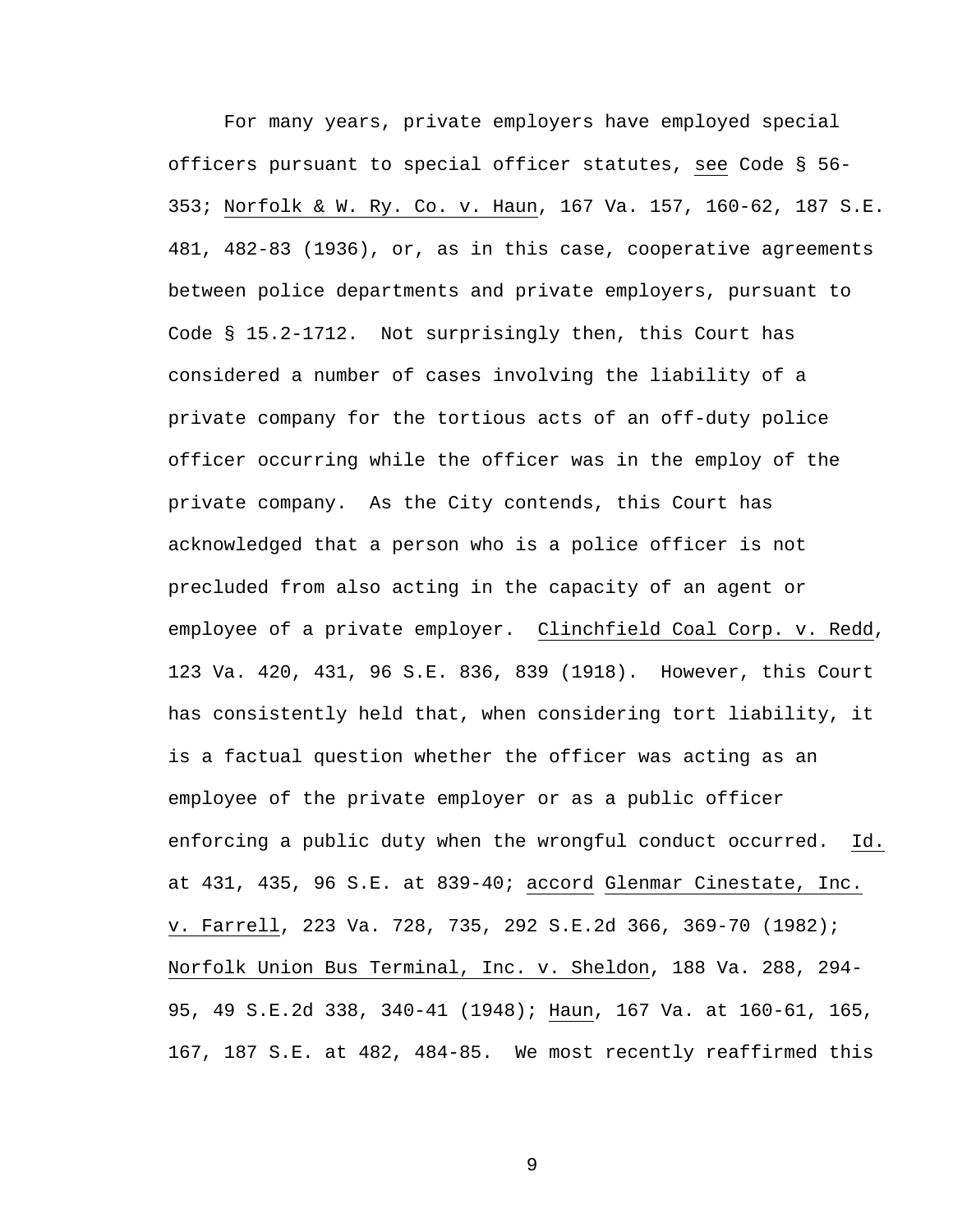principle in Godbolt v. Brawley, 250 Va. 467, 472-73, 463 S.E.2d 657, 660-61 (1995).

In Godbolt, an off-duty deputy sheriff was working as a security guard for a restaurant when two Godbolt brothers were ejected from the premises because of an altercation in the restaurant. Id. at 469, 463 S.E.2d at 658-59. A fight ensued outside the restaurant while the off-duty deputy was attempting to detain the brothers until the police arrived. Id. at 469, 463 S.E.2d at 659. In the course of the fight, the deputy shot both brothers. Id. In a tort action brought by one of the brothers against the deputy and the restaurant as the deputy's employer, the trial court entered summary judgment for the employer. Id. In reversing that judgment and holding that whether the deputy was acting as an employee of the restaurant at the time of the incident was a question to be submitted to the jury, this Court stated

"[t]he test is: in what capacity was the officer acting at the time he committed the acts for which the complaint is made? If he is engaged in the performance of a public duty such as the enforcement of the general laws, his employer incurs no vicarious liability for his acts, even though the employer directed him to perform the duty. On the other hand, if he was engaged in the protection of the employer's property, ejecting trespassers or enforcing rules and regulations promulgated by the employer, it becomes a jury question as to whether he was acting as a public officer or as an agent, servant, or employee."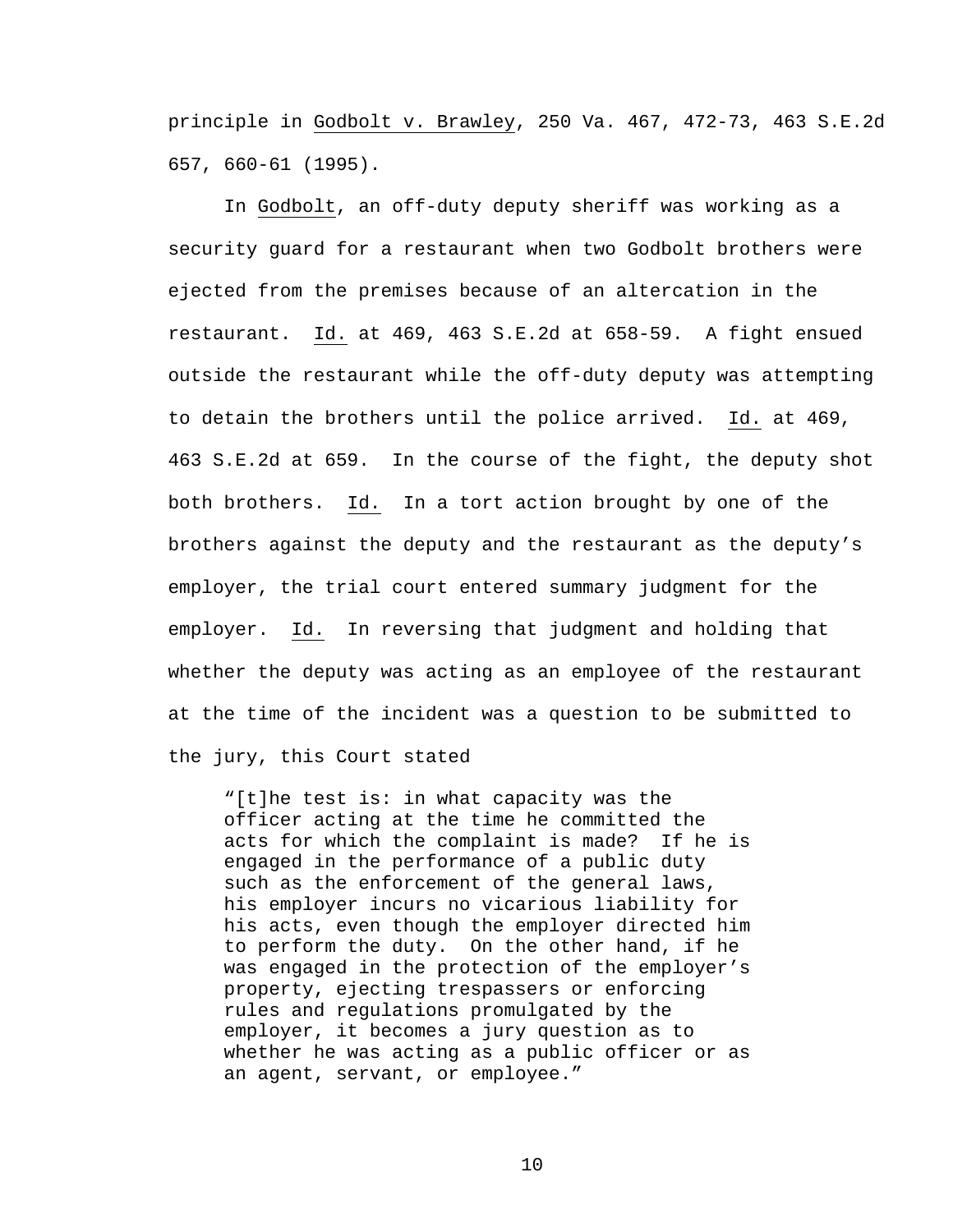Id. at 472-73, 463 S.E.2d at 660-61 (quoting Glenmar, 223 Va. at 735, 292 S.E.2d at 369-70). This test, originally set out in Haun, has not been altered by this Court over the course of many decades.<sup>[5](#page-10-0)</sup> Applying our jurisprudence has not provided private employers blanket immunity, Godbolt, 250 Va. at 472-73, 463 S.E.2d at 660-61; Sheldon, 188 Va. at 294-95, 49 S.E.2d at 340- 41; Clinchfield, 123 Va. at 431-34, 96 S.E. at 839-40, but has made determinations of tort liability dependent upon the

<span id="page-10-0"></span> $\frac{1}{5}$  $5$  As the City points out, some other jurisdictions have adopted different tests, see, e.g., Dillard Dep't Stores, Inc. v. Stuckey, 511 S.W.2d 154, 155 (Ark. 1974); Lovelace v. Anderson, 785 A.2d 726, 741-43 (Md. 2001); White v. Revco Discount Drug Centers, 33 S.W.3d 713, 718-23 (Tenn. 2000). It appears, however, that a majority of jurisdictions join Virginia in looking to the "nature of the act" that is the proximate cause of the injury complained of when determining tort liability. See White, 33 S.W.3d at 719 & nn.3-4; see, e.g., Lande v. Menage Ltd. P'ship, 702 A.2d 1259, 1261 (D.C. 1997) ("[A] private entity which employs a police officer during his off-duty hours is not liable for actions of the officer in carrying out his public duty as a police officer."); Sommerfield v. Blue Cross & Blue Shield of Ga., Inc., 509 S.E.2d 100, 103 (Ga. Ct. App. 1998) ("If the police officer, while working for the private employer, 'was performing public duties, not at the direction of the private master,' the employer will not be held liable.") (citation omitted); Gentry v. Hockett, 498 N.E.2d 405, 406 (Ind. Ct. App. 1986) (" 'It is the nature of the acts performed and not whether the officer was on or off duty, in or out of uniform, which determines whether the officer is acting in his official capacity.' ") (citation omitted); State v. Phillips, 520 S.E.2d 670, 681 (W. Va. 1999) ("[A]n off-duty municipal police officer employed by a private entity as a security guard retains his or her official police officer status even in the private employment, unless it is clear from the nature of the officer's activities that he or she is acting in an exclusively private capacity or engaging in his or her private business.").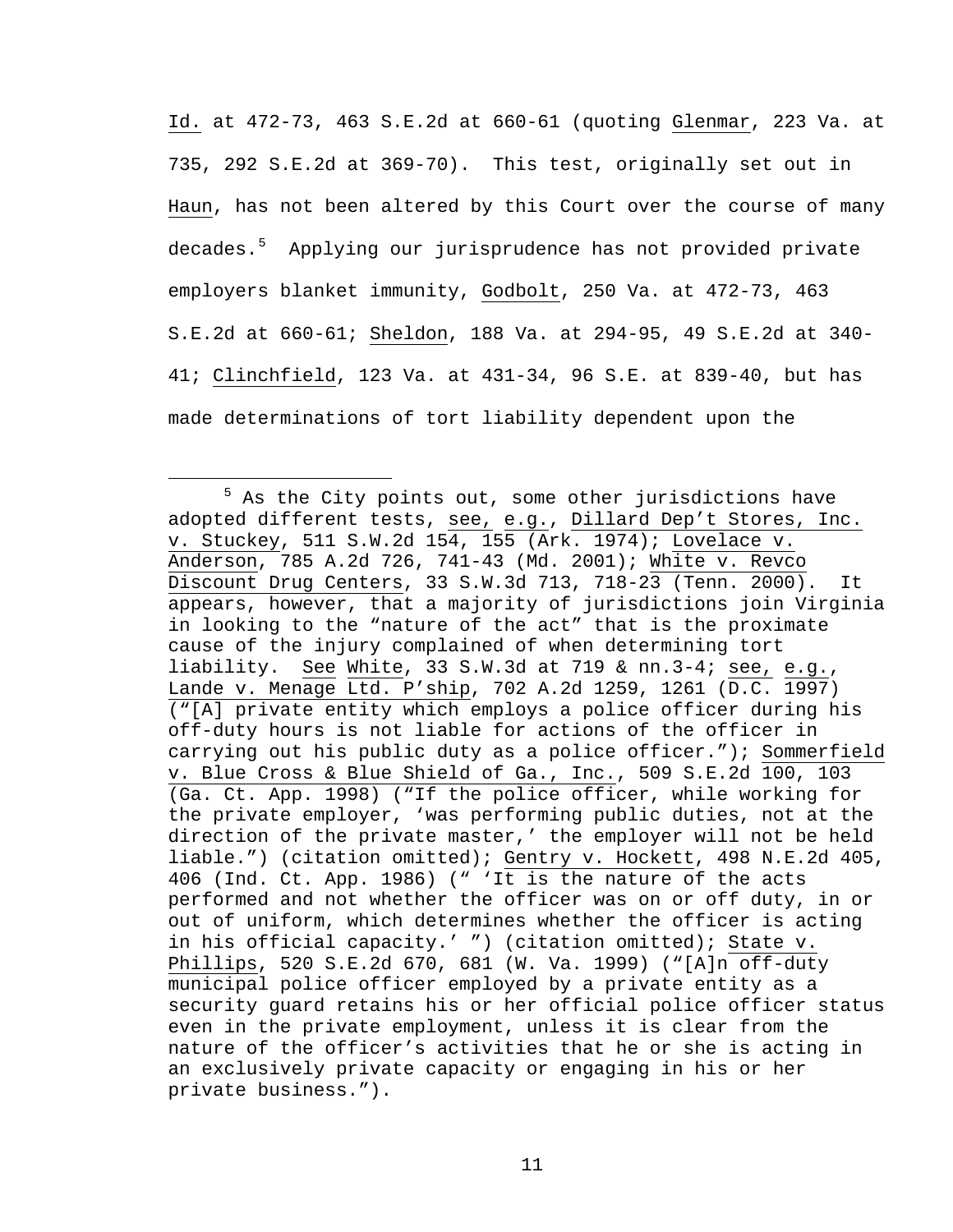particular circumstances of each case. Accordingly, the trial court did not err when it applied this well-established test and determined as a factual matter the capacity in which Officer Stowe was acting at the time he discharged his weapon.

The City argues further, however, that the uncontradicted evidence shows that the trial court erred in its factual finding that Officer Stowe was acting in his official police capacity at the time of the shooting.

The principles of appellate review we apply to this claim are well established. We will not disturb a factual finding unless it is plainly wrong and without evidence to support it. See Collins v. First Union Nat'l Bank, 272 Va. 744, 749, 636 S.E.2d 442, 445-46 (2006). The City is correct that the evidence adduced at trial was that Officer Stowe followed the restaurant patrons into the parking lot to "stop them and to have them take care of the tab." However, Officer Stowe also testified that when the patrons refused to heed his calls, he believed a misdemeanor had been committed in his presence; that no one from the restaurant directed his actions or told him to follow the patrons to the parking lot; that he utilized his police training once he believed the patrons were "tracking" him in the car; and that he believed he was at that time acting as a police officer. This evidence provided the trial court adequate grounds for finding that, at the time of the conduct in